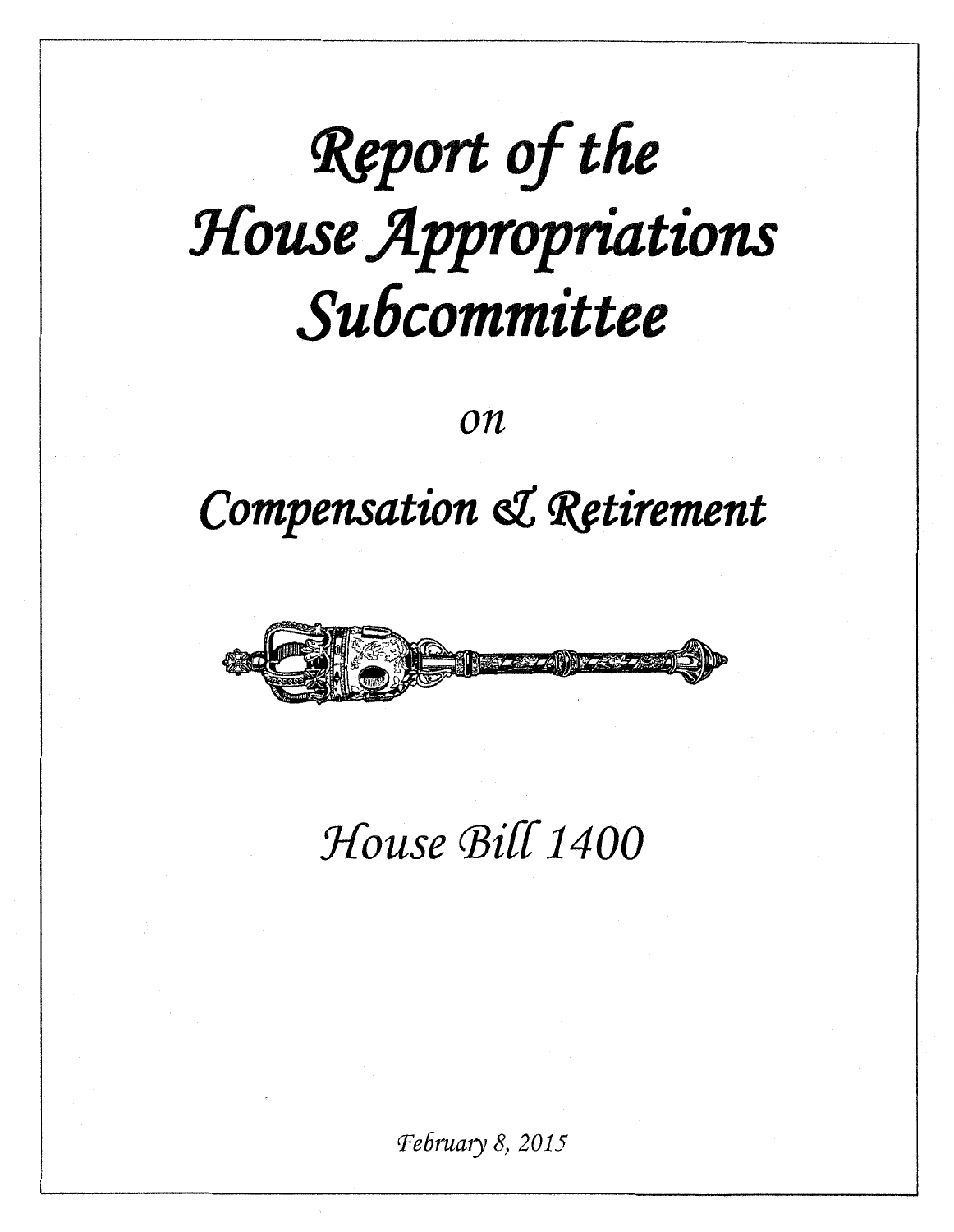### **REPORT OF THE SUBCOMMITTEE on COMPENSATION AND RETIREMENT**

Mr. Chairman and Members of the Committee:

On behalf of the Compensation and Retirement Subcommittee, I am very pleased to present to you our budget recommendations. Mr. Chairman, as the former chairman of this Subcommittee you understand as well as anyone the challenges this Subcommittee faces, which have only become harder in recent years as our slow revenue growth in combination with our other budget obligations have made it exceedingly difficult to fund salary adjustments to compensate our hardworking and deserving employees.

As a result of this, our employee compensation, which was below market average prior to the great recession is now significantly below where we, as one of this country's best run states, needs it to be. During this Session, the Subcommittee spent a significant amount of time listening to and working with representatives from our employee groups, specifically the Virginia Governmental Employees Association and the Virginia State Police Association, and this process confirmed our belief that we must begin taking steps this session to address and improve our employee compensation plan.

To that end, and with the Chairman's significant support and guidance, I am pleased to announce the Subcommittee recommendations provides \$87.8 million for a comprehensive salary proposal that includes:

> An across the board salary increase of 1.5% for our state employees

> A proposal to address salary compression, building on the adjustment championed by this Committee two years ago, for our long tenured employees, which provides \$80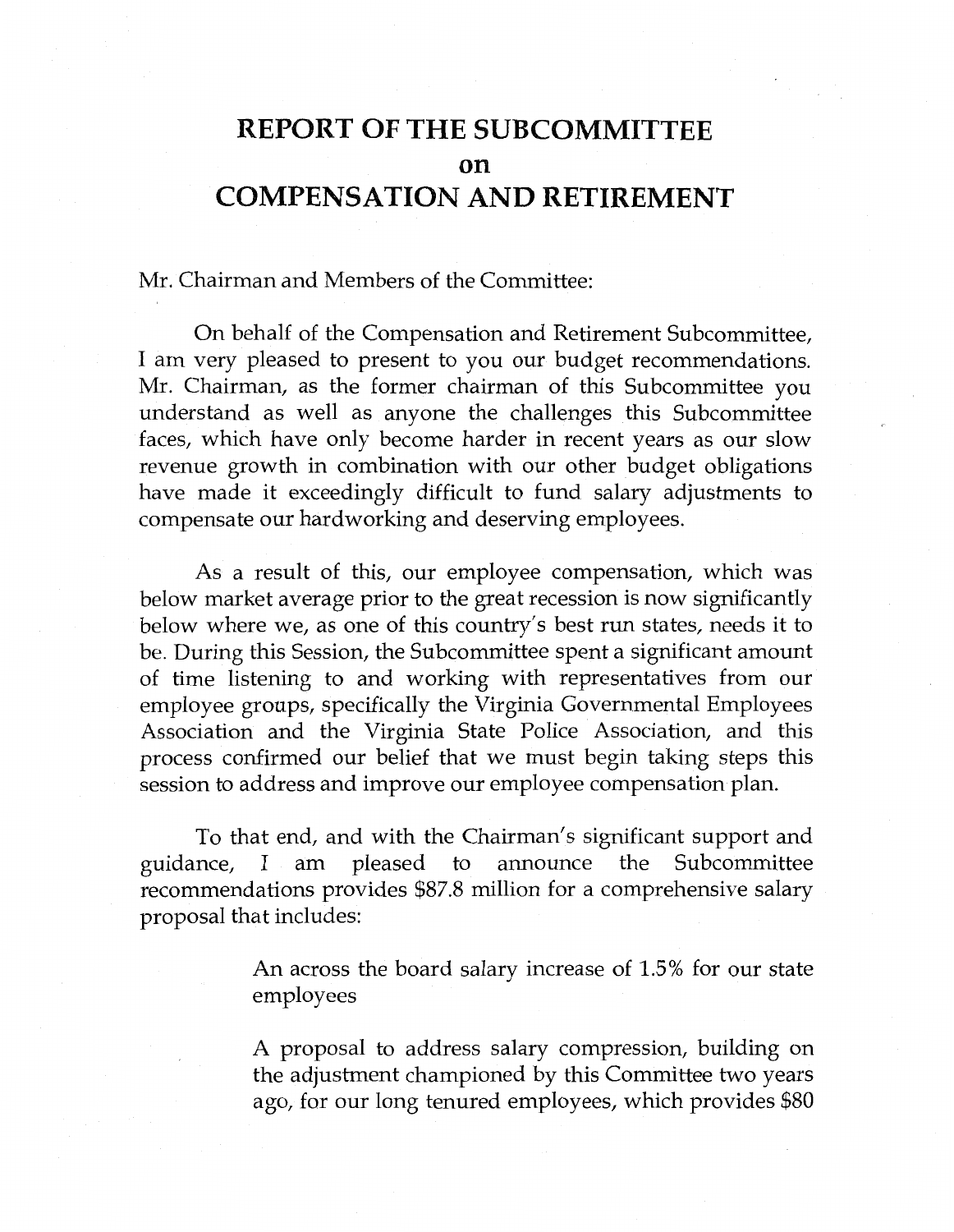per year of service for employees with 5 or more years of service; except for sworn officers of the state police who receive an adjustment of \$95 per year of service for each officer who has 3 or more years experience

Provides a 2% salary adjustment for all state supported local employees

Provides an additional \$1,000 salary increase for entry level correctional officers in our Department of Corrections facilities, and

Provides an additional 4.63 % salary increase for entry level deputy sheriffs

While 1 am very proud of our proposals regarding employee salaries, I am equally happy with regards to the Subcommittee's work regarding our employee benefit programs during this session. No one in this General Assembly has been more dedicated or involved in ensuring the financial viability of our employee benefit programs than you Mr. Chairman, and with your support the Subcommittee is pleased to recommend \$41.8 million in the second year to increase the contribution rates for the state employee retirement systems to 90% of rates certified by the VRS Board of Trustees to expedite the phase-in of the Board certified rates agreed to during the 2012 General Assembly Session. We feel that this amendment sends a message to our employees and our citizens that we take seriously the commitments we made in 2010 and 2012 to reform and strengthen our retirement system.

While I must point out that the subcommittee recommendations include the bulk of these spending actions in a revenue reserve which makes them contingent on there being no downward revision to our revenue forecasts, it is the fervent hope of the subcommittee that we will have the available resources to implement these actions this coming summer.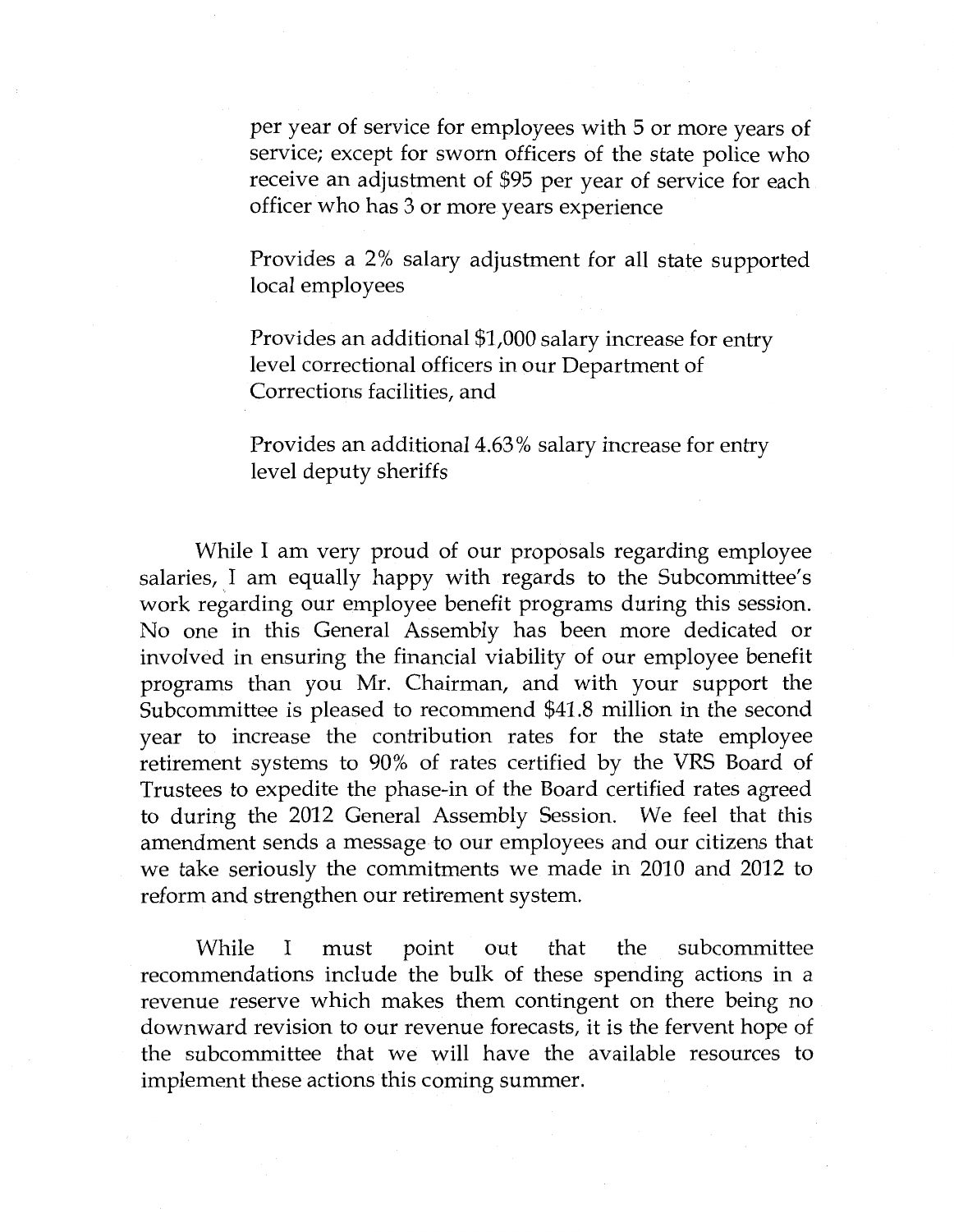Lastly, I would like to report that the Committee is striking language in the introduced budget which would transfer \$1.4 million in interest earnings each year from the cash balances in the state employee health insurance fund and the local choice program from the programs to the general fund. A portion of the balances in these funds were paid by the employees themselves and the remainder was paid on their behalf and we, as a Subcommittee, feel it is important to retain these interest earnings in these funds for the benefit of our employees.

Finally, Mr. Chairman, I would like to take this opportunity to thank the members of this Subcommittee for their hard work this Session.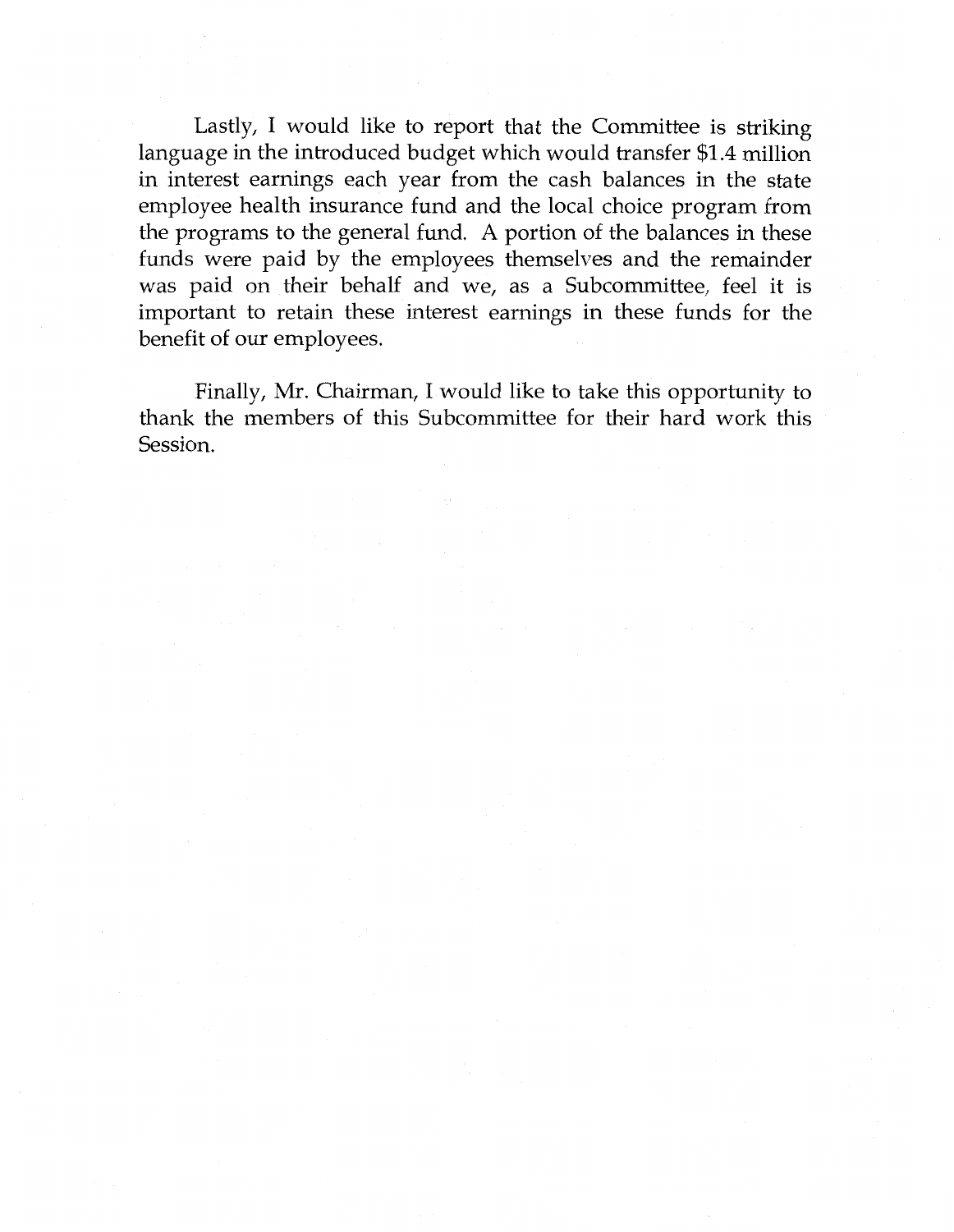Respectfully Submitted by the House Appropriations Subcommittee on Compensation & Retirement:

Charles D. Pointdexter, Chairman

L. Scott Lingamfelter

**Riley E. Ingram** 

Mans

Thomas A. Greason

**T. Scott Garrett** 

Daun Sessoms Hester

Johnny S. Joannou Except: I slight to<br>Raising the Judges ages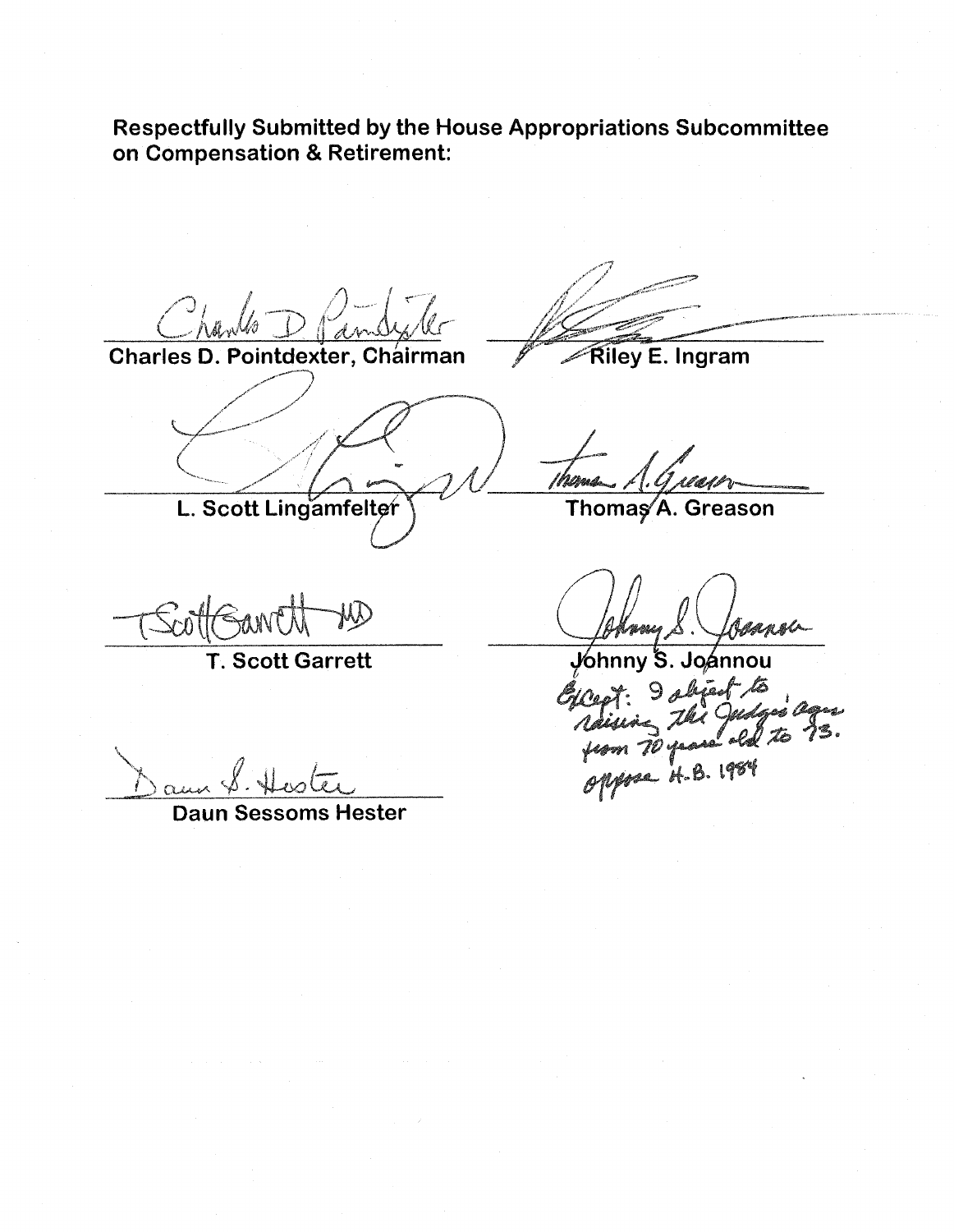|                                                           | 2014-16 Biennium |             |            |
|-----------------------------------------------------------|------------------|-------------|------------|
| <b>HB 1400</b>                                            | General          | Nongeneral  |            |
| <b>Amendment</b>                                          | <b>Fund</b>      | <b>Fund</b> | <b>FTE</b> |
|                                                           |                  |             |            |
| <b>Compensation and Retirement</b>                        |                  |             |            |
| <b>State Compensation Board</b>                           |                  |             |            |
| Adjust Funding for Entry Level Deputy Sheriff Pay Actions | (851,690)        |             |            |
| <b>Department of Corrections</b>                          |                  |             |            |
| Salary Adj. Entry Level Correction Officers               | 7,286,903        |             |            |
| <b>Department of State Police</b>                         |                  |             |            |
| State Police - Funding for Compensation Adjustments       | 500,000          |             |            |
| <b>Central Appropriations</b>                             |                  |             |            |
| Revenue Reserve - Salary Adjustments and VRS Rates        | 121,052,461      |             |            |
| HB 2277 - Min. Life Ins. Benefit for Retirees             | 171,000          |             |            |
| HB 1984 - Increase Mandatory Judicial Retirement          | (1, 393, 301)    |             |            |
| HB 1940 - Expanded Services for Children with Autism      | 250,000          |             |            |
| State Employee Health - Out of Pocket Maximums            | Language         |             |            |
| Virginia Retirement System                                |                  |             |            |
| HB 1890 - VRS Streamline Purchase of Service              |                  | 552,500     |            |
| HB 2178 - 403 (B) Plans                                   |                  | 440,000     |            |
| Part 3: Interest Earnings                                 |                  |             |            |
| Emp. Health Ins. Funds - Restore Interest Earnings        | Language         |             |            |
|                                                           |                  |             |            |
| <b>Total Compensation and Retirement</b>                  | 127,015,373      | 992,500     |            |
|                                                           |                  |             |            |
|                                                           |                  |             |            |
|                                                           |                  |             |            |
|                                                           |                  |             |            |
|                                                           |                  |             |            |
|                                                           |                  |             |            |
|                                                           |                  |             |            |
|                                                           |                  |             |            |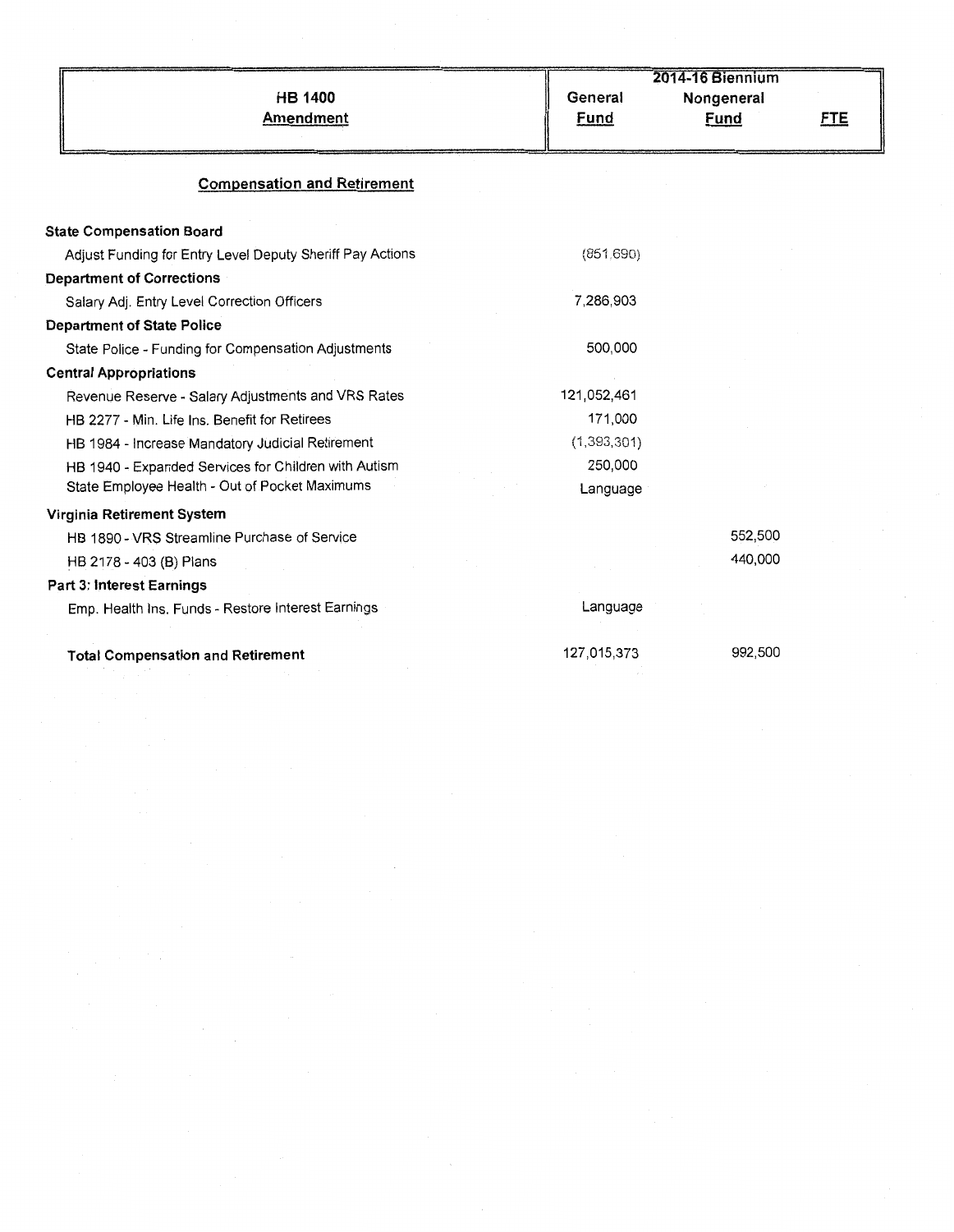Compensation - Retirement Subcommittee

Item 467 #lh

| <b>Central Appropriations</b> | FY 14-15 | FY 15-16      |  |
|-------------------------------|----------|---------------|--|
| Central Appropriations        | \$0      | $$171,000$ GF |  |

#### **Language:**

Page 427, line 40, strike "\$111,816,543" and insert "\$111,987,543".

Page 431, after line 24, insert:

"7. In addition to the funding included in subparagraph 3. above, included in the general fund appropriation for this item is included \$171,000 the second year for direct payments to the group life insurance program to reflect the impact from the enactment of House Bill 2277 of the 2015 General Assembly Session which established a minimum benefit for retirees who had more than 30 years of creditable service at the time of their retirement."

#### **Explanation:**

(This amendment provides \$171,000 from the general fund in fiscal year 2016 to reflect the impact of the passage of House Bill 2277 of the 2015 General Assembly session which sets a minimum life insurance benefit for retirees who have more than 30 years ofVRS service.)

| Compensation - Retirement Subcommittee                  | Item $467 \text{ #3h}$ |                                 |  |
|---------------------------------------------------------|------------------------|---------------------------------|--|
| <b>Central Appropriations</b><br>Central Appropriations | FY 14-15<br>\$0        | $FY$ 15-16<br>$($1,393,301)$ GF |  |
| $9$ n $q$ ii $9q$ a'                                    |                        |                                 |  |

#### **Language:**

Page 427, line 40, strike "\$111,816,543" and insert "\$110,423,242".

Page 429, line 41, after "percent" insert:

"the first year and 49.35 percent the second year".

Page 429, line 47, strike "\$71,597,876" and insert "\$70,204,575".

#### **Explanation:**

(This amendment adjust the retirement contribution rate and funding for the Judicial retirement system in fiscal year 2016 pursuant to the passage of House Bill 1984 of the 2015 General Assembly session which increases the mandatory retirement age for judges from 70 to 73 years of age.)

Compensation - Retirement Subcommittee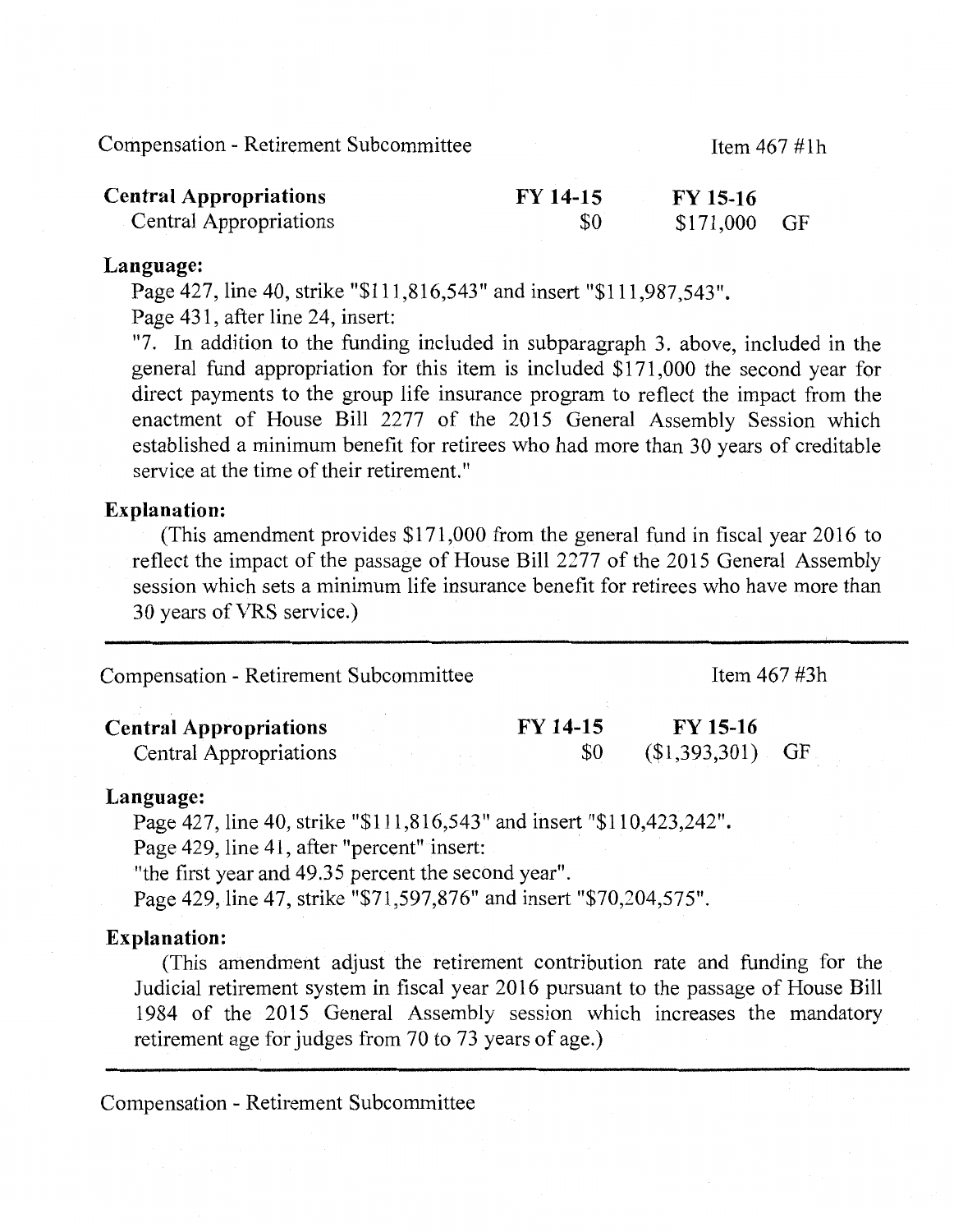| <b>Central Appropriations</b> | $FY$ 14-15 | FY 15-16      |  |
|-------------------------------|------------|---------------|--|
| Central Appropriations        | \$0        | $$250,000$ GF |  |

#### **Language:**

Page 427, line 40, strike "\$111,816,543" and insert "\$112,066,543". Page 429, line 9, strike "\$36,289,221" and insert "\$36,539,221".

#### **Explanation:**

(This amendment provides \$250,000 from the general fund in fiscal year2016 for the state employee health insurance program pursuant to the passage of House Bill 1940 of the 2015 General Assembly session which requires health insurers to provide coverage for the diagnosis and treatment of autism spectrum disorder in individuals from ages two years through ten years. Current law requires coverage from age two through age six.)

| <b>Compensation - Retirement Subcommittee</b> |          | Item $484 \#1h$ |     |  |
|-----------------------------------------------|----------|-----------------|-----|--|
| <b>Independent Agencies</b>                   | FY 14-15 | FY 15-16        |     |  |
| Virginia Retirement System                    | \$0      | \$552,500       | NGF |  |

#### **Language:**

Page 463, line 31, strike "\$28,759,424" and insert "\$29,311,924".

#### **Explanation:**

(This amendment provides \$552,500 NGF in administrative funding for the VRS to implement the provisions of House Bill 1890 of the 2015 General Assembly session which streamlines the purchase of prior year service. Long run savings from the streamlining is expected to be substantially more than the \$552,500 up front cost.)

| Compensation - Retirement Subcommittee |            | Item $484 \text{ #}2h$ |     |  |
|----------------------------------------|------------|------------------------|-----|--|
| <b>Independent Agencies</b>            | $FY$ 14-15 | $FY$ 15-16             | NGF |  |
| Virginia Retirement System             | \$0        | \$440,000              |     |  |

#### **Language:**

Page 463, line 31, strike "\$28,759,424" and insert "\$29,199,424".